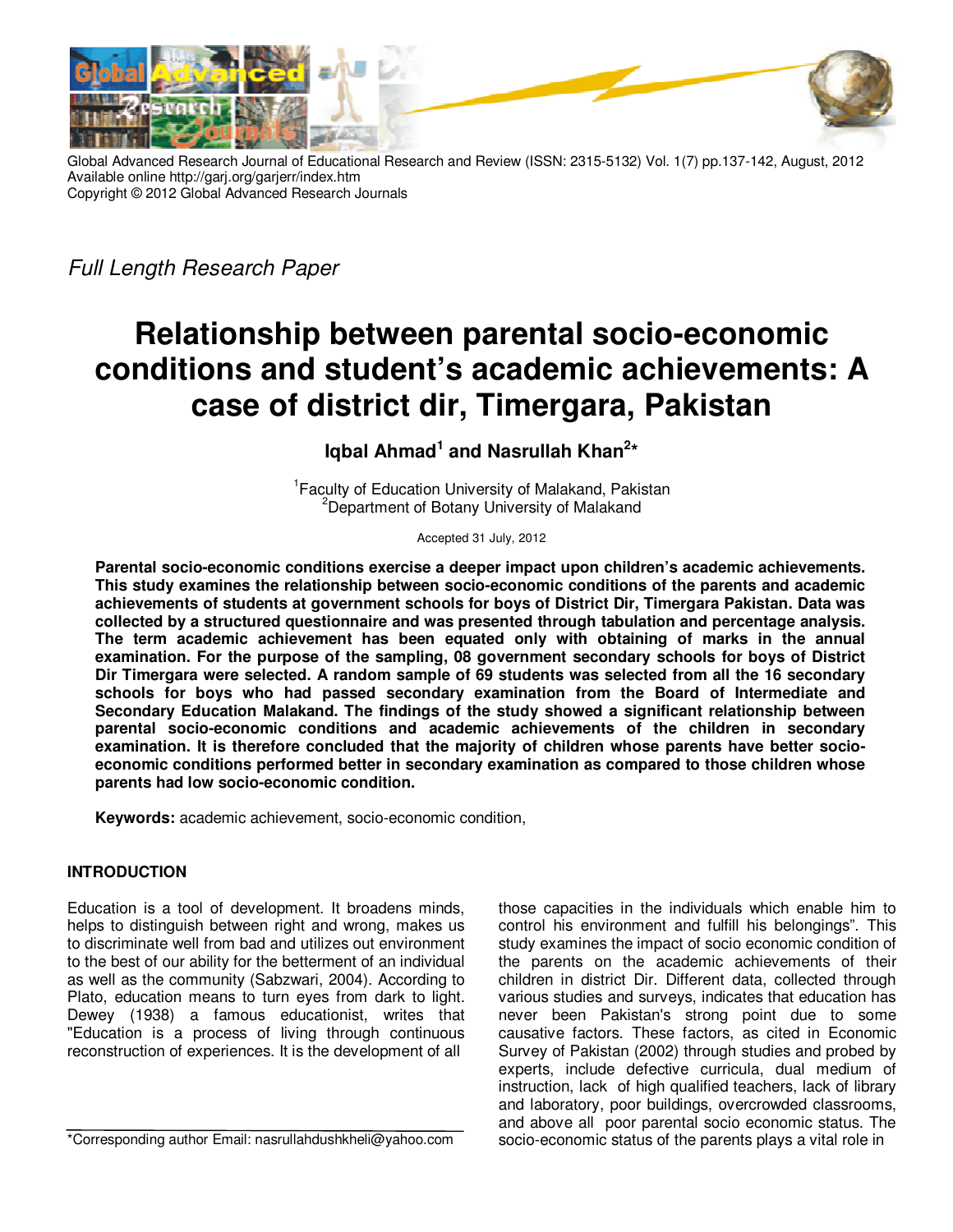the education of their children. Due to these reasons the researcher decided to find answers to the questions set in this study.

## **Statement of the problem**

Parents with higher status often have more opportunities in preparing their young children for school because they typically have access to a wide range of resources in contrast to parents with lack of financial and social status. Parents with inadequate resources and limited access can negatively affect their young children's development in learning (Eamon, 2005). This justification motivated the researcher to investigate the socio-economic condition of the parents and its impact on their children's' academic achievements in Tehsil Timergara (District Dir Lower) Khyber Pakhtunkhwa, Pakistan.

## **Significance of the study**

In Pakistan curriculum is highly centralized. The government imposes pre-planned policies and curriculum upon students and teachers that adversely affect the process of education. They almost ignore the socioeconomic condition of the parents and its impact on the academic achievements of their children. It needs more concentration for its improvement and development (Mirza, 2001). However, this study brings out hurdles in the path of education and draws attention toward its improvement. Specially, it highlights the relationship between socio-economic condition of the parents and their students' academic achievements.

## **Hypotheses of the study**

In the academic achievements of the children parental socio-economic status plays an important role. For the betterment of the children's academic achievements, adequate socio-economic condition is necessary (Domina, 2005).

Hence the hypotheses for this study are that;

Children of parents who have sound socio-economic position show better academic achievements.

Children of parents who have poor socio-economic position show low academic achievements.

## **OBJECTIVES OF THE STUDY**

To examine the impact of socio-economic condition of parents and its relationship with academic achievements of children.

To review relevant literature for theoretical understating of the problem and its aspects.

To analyze the variables, results and findings based on the collected data.

To inform the concerned educational authorities, parents, teachers and the community regarding the relationship between student's academic achievements and parental socio-economic condition.

## **METHODOLOGY OF THE STUDY**

This is a descriptive research study. This study was carried out in Timergara, district dir. A total of eight government secondary schools for boys were selected for the purpose of the data collection. A total of students were selected who appeared in the annual examination 2011 in the Board of Intermediate and Secondary Education, Malakand. Most of these schools are very far away from the centre of Timergara. During the sampling process it was found that the each school had different number of students enrolled. So the sampling was done on random sample basis to get equal representation during the process of data collection.

## **Ethical considerations**

The researcher sent consent letters to the students to participate in the study to get their consent. Permission of the principals of the each school was acquired to get data from the examination board. Prior to sending the questionnaire a letter was also attached to the questionnaire regarding the importance of the study from research point of view and its potential benefits for the area. The respondents were also brought home about keeping the anonymity of their views and identity.

The selected number of sample students from each schools is presented is as follows. For the purpose of anonymity of identity, pseudo names are given to the schools.

The researcher administered a self-developed questionnaire based on five point liker scale to collect data from the selected sample. The results were tabulated and the findings are presented in percentages.

## **Delimitations of the study**

Due to constraints of time and resources this study is delimited to sixteen public secondary schools at Timergara of District lower Dir, Khyber Pakhtunkhwa province, Pakistan.

## **LITERATURE REVIEW**

Many research studies have been conducted throughout the world to study the relationship of socio-economic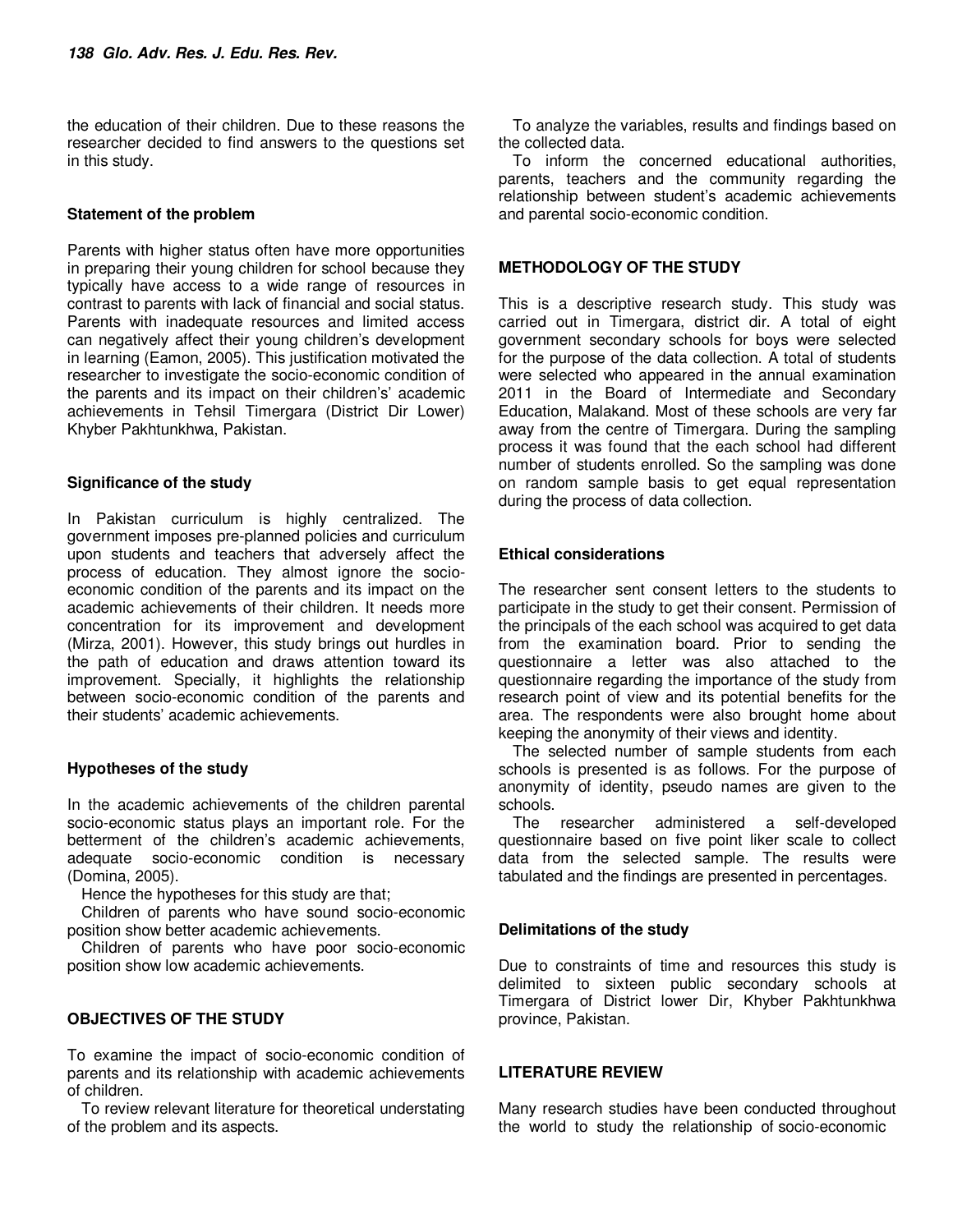| S.No                      | Name of school                  | <b>Number of student</b> |
|---------------------------|---------------------------------|--------------------------|
|                           | Government High school Kota     | 10                       |
| 2                         | Government High school Danin    | 08                       |
| $\overline{\overline{3}}$ | Government High school Koragh   |                          |
| 4                         | Government High school Ayoon    | 09                       |
| 5                         | Government High school Pardoosh | 06                       |
| 6                         | Government High school Kamo     | 10                       |
| 7                         | Government High school Maidan   | 08                       |
| 8                         | Government High school Badami   | 07                       |
|                           | <b>Grand Total</b>              | 69                       |

#### **Table 1**

condition and academic achievements of the students. On this relationship, Bone (1981) studied and concluded that the students belong to the family of high socioeconomic condition have effective academic achievements than students belong to poor family. Sirin (2005) conducted research on the same topic and the result showed medium to strong relationship between socio-economic condition and academic achievements. The socio-economic condition of a family is an important factor which affects the learning achievements.

According to Bon (1981) Socio-economic status can be measured in a number of different ways. Most commonly it is measured by parents' education, occupation and income and the responsible factor is father, but sometimes mother's education or occupation, family income resources or household possession are used, especially in combination. Whatever the measurement is the socio-economic status is positively correlated with both educational attainment and achievement. It can be hypothetically stated that the higher a student's parental socio-economic status, the greater his or her academic performance in secondary education is likely to be. In this hypothetical phrase, it has been observed that socioeconomic condition is a cause, which correlates with academic achievement effect.

According to Jencks (1979), the family is the oldest human group and the basic one. While the particular from of family structure may and dose varies from society, but the central foci of the family activities are child bearing and the initial induction of the child into the culture of a given society-in short civilization.

Family factors of the children such as socio-economic condition, two-parent versus single-parent household, divorce, family size, income level, and education occupation of the parents play a crucial role in the academic achievements of the students (Majoribanks, 1996)

Studies have repeatedly found that socio-economic condition of a family affects the students' academic achievements at all levels (Eamon 2005). Students with low socio-economic condition have been found to score about ten percent lower on the National Assessment of Education Program than students with higher socioeconomic condition. Thus students' academic achievements defend on their parents' socio-economic condition because low socio-economic conditions prevent the access of the students to education resources and create additional stress and anxiety at home.

Researches in this area have shown that children from single-parent households do not perform as well in school as children from two-parent households. There are several different explanations for this achievement gap. Single-parent households have less income and can provide less support to the children in comparison to twoparent households. Single-parents often struggle with time-management issues due to balancing many different areas of life on their own (Zill, N., Collins, M., West, J. and Hausken, E.G.1995).

Majoribanks (1996) has also found that single-parents are less involved in the academic achievements of their children and therefore give less encouragement than twoparent households.

## **Factors affecting academic achievements of students**

According to Sabzwari (2004) following factors play a vital role in the academic achievements of students.

#### **Divorce**

Divorce negatively affects the academic achievements of the children. Possible explanation for this relationship is that divorce decreases or lowers the socio-economic condition of a family. Majoribanks (1996) further argues that divorce creates other anxiety and pressure that are harmful and puts a lot of hurdle in the academic achievements of the children

#### **Family Size**

Family size is another factor that negatively affects the children's academic achievements. Children with fewer siblings are likely to receive more parental attention,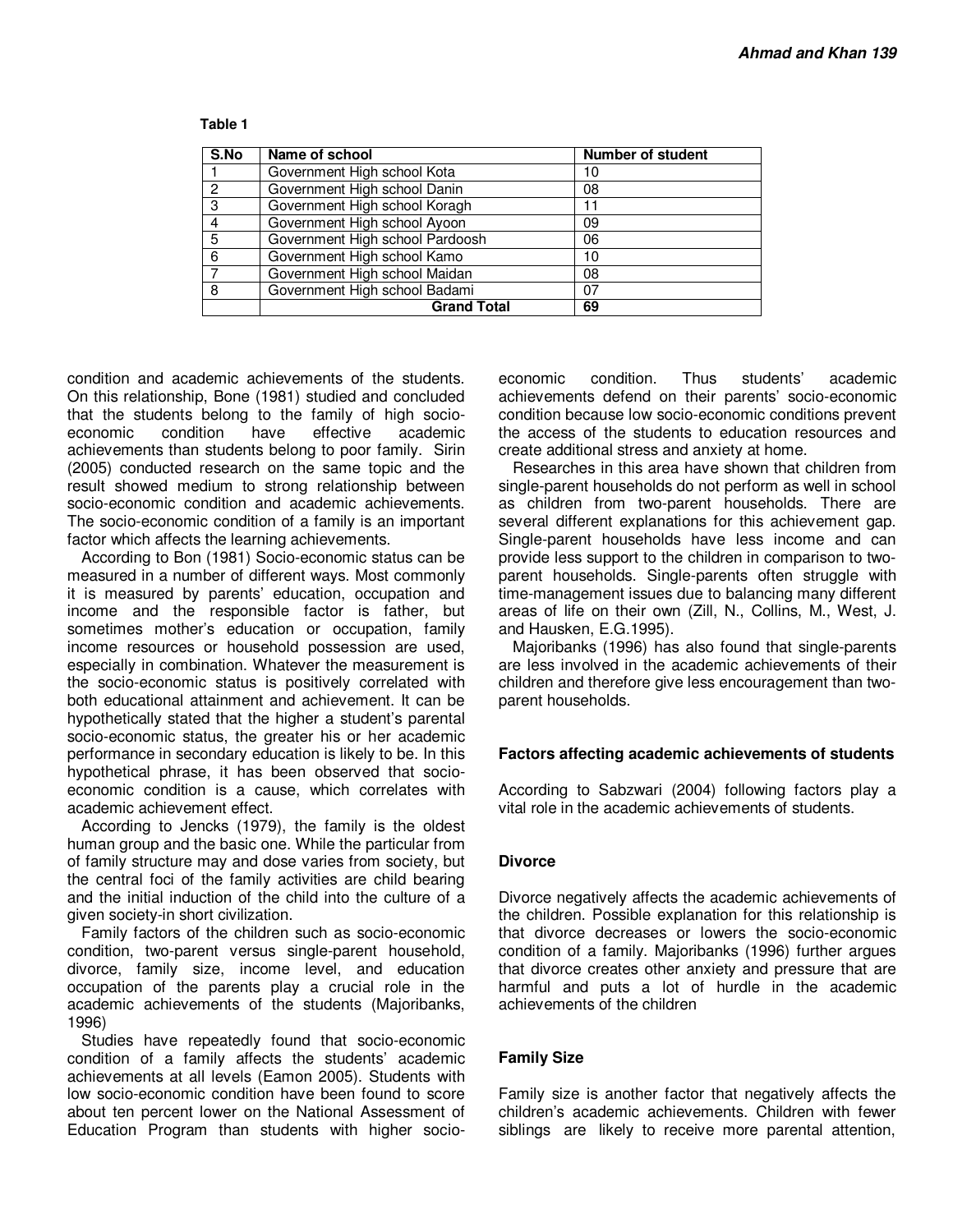| S. No          | Marks obtained by students in the<br>annual examination |                           |                  |                        |  |
|----------------|---------------------------------------------------------|---------------------------|------------------|------------------------|--|
|                | Socio-economic condition level                          | 40-60%<br><b>Average)</b> | 61-80%<br>(Good) | 81-100%<br>(Excellent) |  |
| 1              | High parental education                                 | 12                        | 35               | 22                     |  |
| $\overline{2}$ | Low parental education                                  | 39                        | 23               | 07                     |  |
| 3              | Parental high social status                             | 17                        | 37               | 15                     |  |
| $\overline{4}$ | Parental low social status                              | 45                        | 20               | 04                     |  |
| $\overline{5}$ | Posh residence of parents                               | 26                        | 25               | 18                     |  |
| $\overline{6}$ | Poor residence of parents                               | 40                        | 17               | 12                     |  |
| $\overline{7}$ | High parental monthly income                            | 10                        | 20               | 39                     |  |
| $\overline{8}$ | Low parental monthly income                             | 44                        | 18               | 07                     |  |
| $\overline{9}$ | More learning facilities at home                        | 08                        | 29               | 32                     |  |
| 10             | Less learning facilities at home                        | 48                        | 15               | 07                     |  |
| 11             | More help from parents in home work                     | 04                        | 19               | 46                     |  |
| 12             | Less help from parents in home work                     | 47                        | 16               | 06                     |  |
| 13             | More parent teacher interaction                         | 02                        | 18               | 49                     |  |
| 14             | Less parent teacher interaction                         | 38                        | 24               | 07                     |  |
| 15             | Internet facility at home                               | 18                        | 26               | 25                     |  |
| 16             | No internet facility at home                            | 29                        | 22               | 18                     |  |

| . .<br>I<br>۹ |  |
|---------------|--|
|---------------|--|

cooperation and care and can have more access to resources than children from large families. These addition attention and support lead to better school performance and achievements. According to Eamon (2005) children from large families cannot have easy access to information regarding their educational activities

## **Parental Involvement**

Parental involvement in school has linked to both positive and negative influences on academic achievements. Study by Domina (2005) concludes that explanation for this discrepancy is not conclusive. However it is thought that the type of involvement may make difference and that in some cases parents become involvement may not help academic scores, it does help to prevent behavioral problems.

## **Parents' Education level**

Parents' education and especially the education level play a vital role in the academic performance of their children. Because educated parents can easily understand the hurdle in the way of their children's education and they know how to motivate and create their children interest in the academic activities. According to Mirza (2001) educated parents only easily manage their timetable and spare a suitable period of time to check and balance the academic activities of their children but also involve themselves in it.

## **Income Level**

Parents' income level is another factor that affects the academic achievements and performance of their children. In the words of Crosnoe, et al (2004) if the parents' income level is good and satisfactory than there would be fewer worries for the parents to provide learning resources and material to their children. In contrast, parents with low income often cannot provide easily their children such learning resources and materials which becomes hurdle in the academic performance of their children.

## **School Environment/ Factors**

A student educational outcomes and academic achievements are greatly influenced by the environment of school they attend. School environmental factors include school structure, classrooms designing and size, school composition and school climate.

Crosnoe, Johnson, and Elder (2004) further suggest that school sector (public or private) and class size are the two important structural components of the schools. Mostly, private schools have no such kind of problems and they tend to have both better funding and smaller class size than public. Smaller class size creates more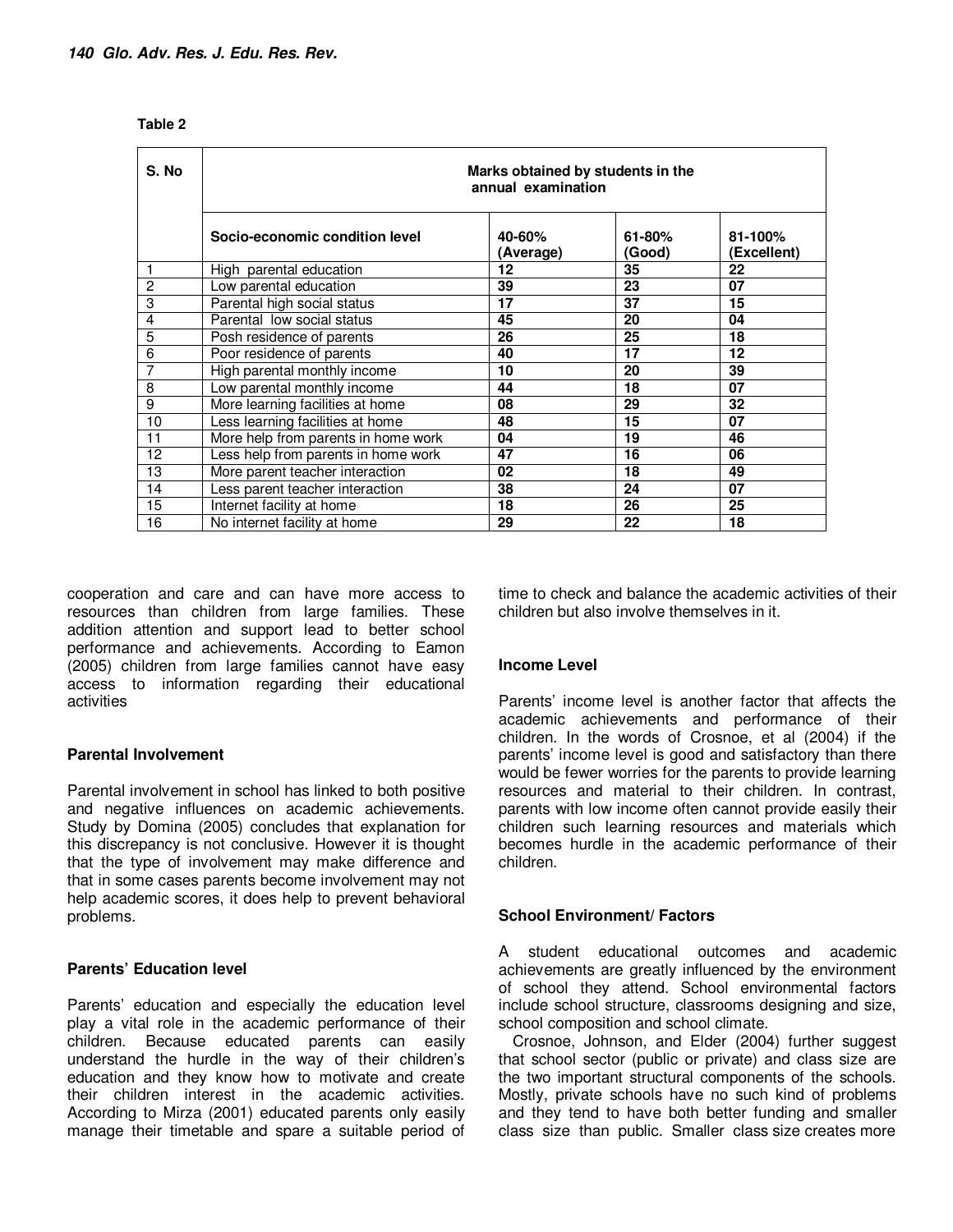intimate setting and therefore can increase teacherstudent bonding which has also been shown to have positive effect on students' academic successes. As for as the condition of the secondary schools of Pakistan is concern, especially schools in rural areas have poor buildings and crowded classrooms and it is almost impossible for the teachers to give attention to each and every student. So this problem needs the attention of Govt. and education policy maker (Mirza, 2001).

## **Presentation of data**

#### **Analysis of data / findings**

In the study, significant relationship was found between father's level of education and academic achievements of the children in secondary examination. For example, majority of children whose parents were well-educated have performed better in secondary examination as compared to those children whose parents were less educated or illiterate. It was found that there is a significant relationship between parental social status and academic achievements of the children.

A significant relationship was found between parental income and academic performance of students in secondary examination. It is, therefore, concluded that the student whose parental income was higher performed well in secondary examination as compared to those student who belonged to low income.

It was found that the posh residential area is significantly related to academic performance of students in secondary examination. It was found for example that the student who lived in posh areas performed better in secondary examination in comparison to those students who lived in underdeveloped areas.

It was found that more learning facilities to student at home were significantly related to academic achievements of the students in secondary examination. It is, therefore, concluded that the students whose parents provided more learning facilities to their children at home performed better than those students who did not have such facilities available to them at home..

It was found that the availability of parental help to students in terms of doing home work was significantly related to academic performance of students in secondary examination. It is, therefore, concluded that the students who enjoyed more support regarding doing of home work at home performed well in secondary examination than those who did not.

There was a student who had access to internet facilities at home performed extremely well in secondary examination. It is, therefore, concluded that the students who had more electronic facilities at home perform better in secondary examination than those students who had fewer electronic facilities at home.

It was found that parental interaction with teacher was significantly related to academic performance of students in secondary examination. It is therefore, concluded that the students whose parents were interacting with teachers performed well in secondary examination than those students whose parents did not have any interaction with the teachers. This proves the importance of parental involvement in education of the child.

## **CONCLUSIONS**

This study examined the relationship between socioeconomic conditions of the parent's student's academic achievements. It is concluded from the analysis and interpretation of data that the majority of the students whose parents were well educated, who have high social status in society, who have internet and other facilities at home perform well in secondary examination as compared to those students who did not have these facilities.

The study also revealed that more parental interactions with teachers, their help with students regarding homework tasks. This could be that continuous meeting of parents with teachers enables them to be aware of the progress of the child at school. In this way they are more in a stable position to guide the child and provide support which provides the child more opportunity to study and direction to succeed. It was also found that parents with high income had a significant impact upon their children's academic results. There is no denying the fact that quality education needs high investment. Therefore, those students who come from families having more income can afford reading materials, books, computer and other essential necessities on the basis of which they excel as compare to others.

Child of today is living in an information age. The world has become a global village. It has been observed that students who have access to internet and other latest means of knowledge perform better as compare to those who do not have these facilities. This study also showed that students who had access to internet performed better in the examination. The reasons could be many. But one important reason is that students through internet can have a broader access to latest information in the internet which broadens their mental horizons and develops their faculties more comprehensively as compare to those students who have only printed books at their disposal. In this way families with limited resources cannot provide access to their children as compared to the families that possess more facilities because they can easily promote and support children's' development and school readiness. Finally it can be safely said that parental socio-economic condition has great impact on the educational achievements of their children.